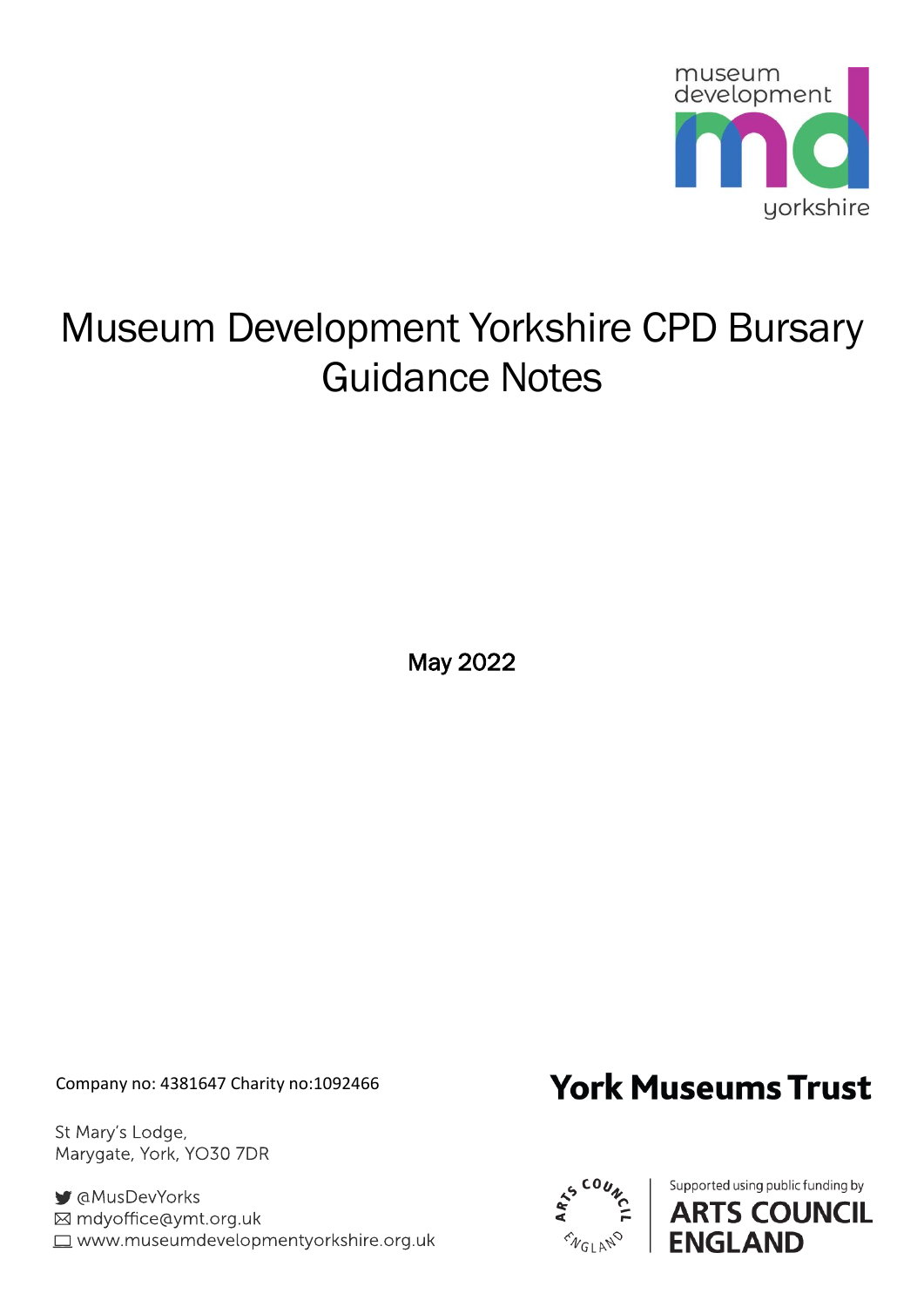### Museum Development Yorkshire CPD Bursary

Our vision is for the museums of Yorkshire and the Humber to be secure, accessible and sustainable homes for their collections, and of value to the diverse communities they serve. Our Museums will develop excellence, be ambitious, resilient and deliver quality in all that they do.

Our aim is to build capacity across the region and foster an environment in which best practice is developed, shared and used to inspire others to deliver their own growth. We match museums with expertise and nurture their capacity to experiment and develop strong museum networks.

These Guidance Notes explain:

- How Museum Development Yorkshire can help regional museums in 2022-23.
- How your museum can apply for a CPD bursary to support the development of its employees and volunteers.

Please note that whilst MDY will work with National Portfolio Organisations and DCMS sponsored National Museums by providing Accreditation advice and supporting project development and delivery, they are not eligible for an MDY CPD bursary.

This bursary scheme is to support the development of museums through their employees and volunteers. Alternative funders are available to support individuals in their personal professional development.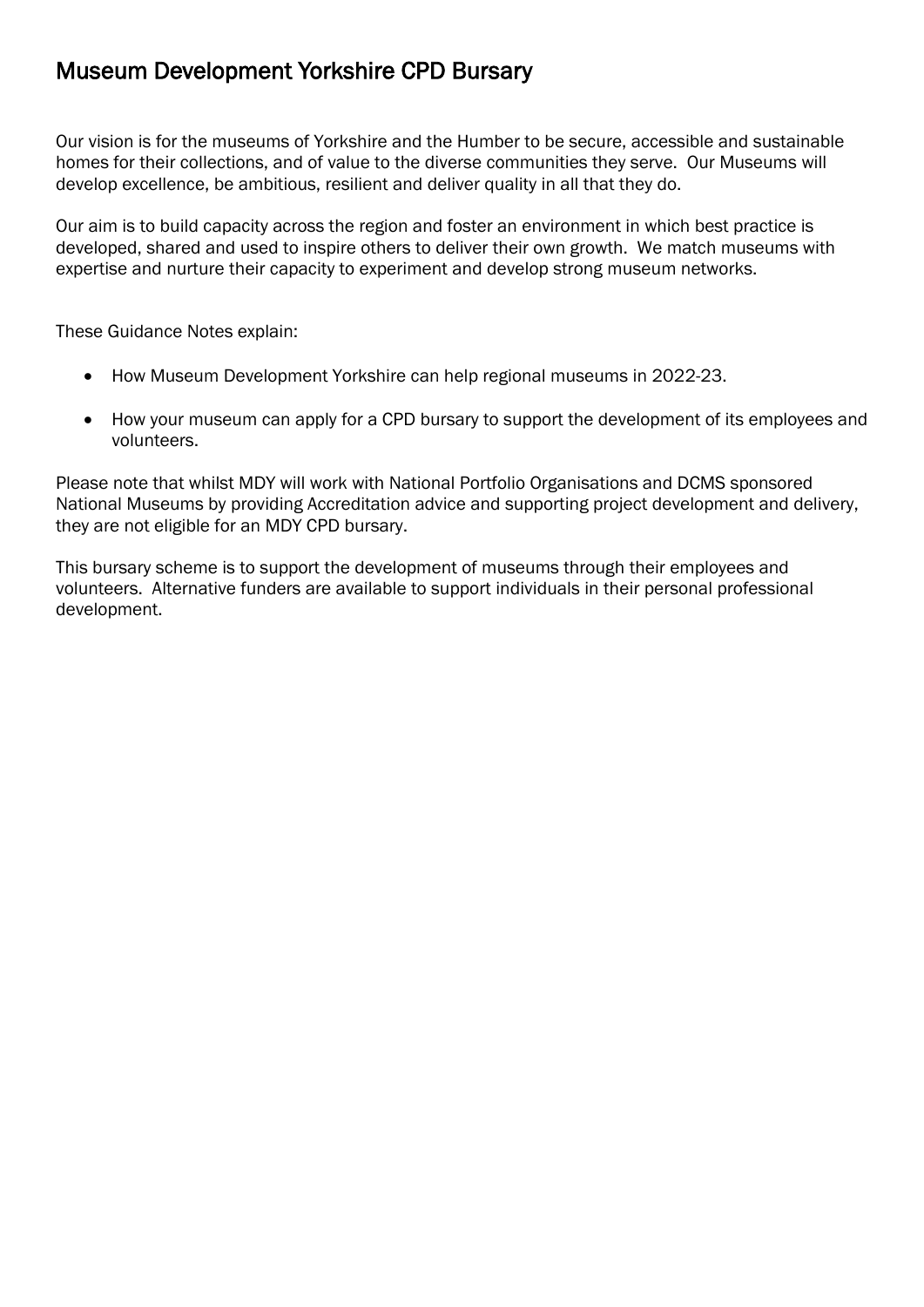## Museum Development Yorkshire CPD Bursary

#### Contents

| $\mathbf{1}$ . |      |  |  |
|----------------|------|--|--|
| 2.             |      |  |  |
| 3.             |      |  |  |
|                | 3.01 |  |  |
|                | 3.02 |  |  |
|                |      |  |  |
|                | 4.01 |  |  |
|                | 4.02 |  |  |
|                | 4.03 |  |  |
|                | 4.04 |  |  |
|                | 4.05 |  |  |
|                | 4.06 |  |  |
|                | 4.07 |  |  |
|                | 4.08 |  |  |
|                | 4.09 |  |  |
|                | 4.10 |  |  |
|                |      |  |  |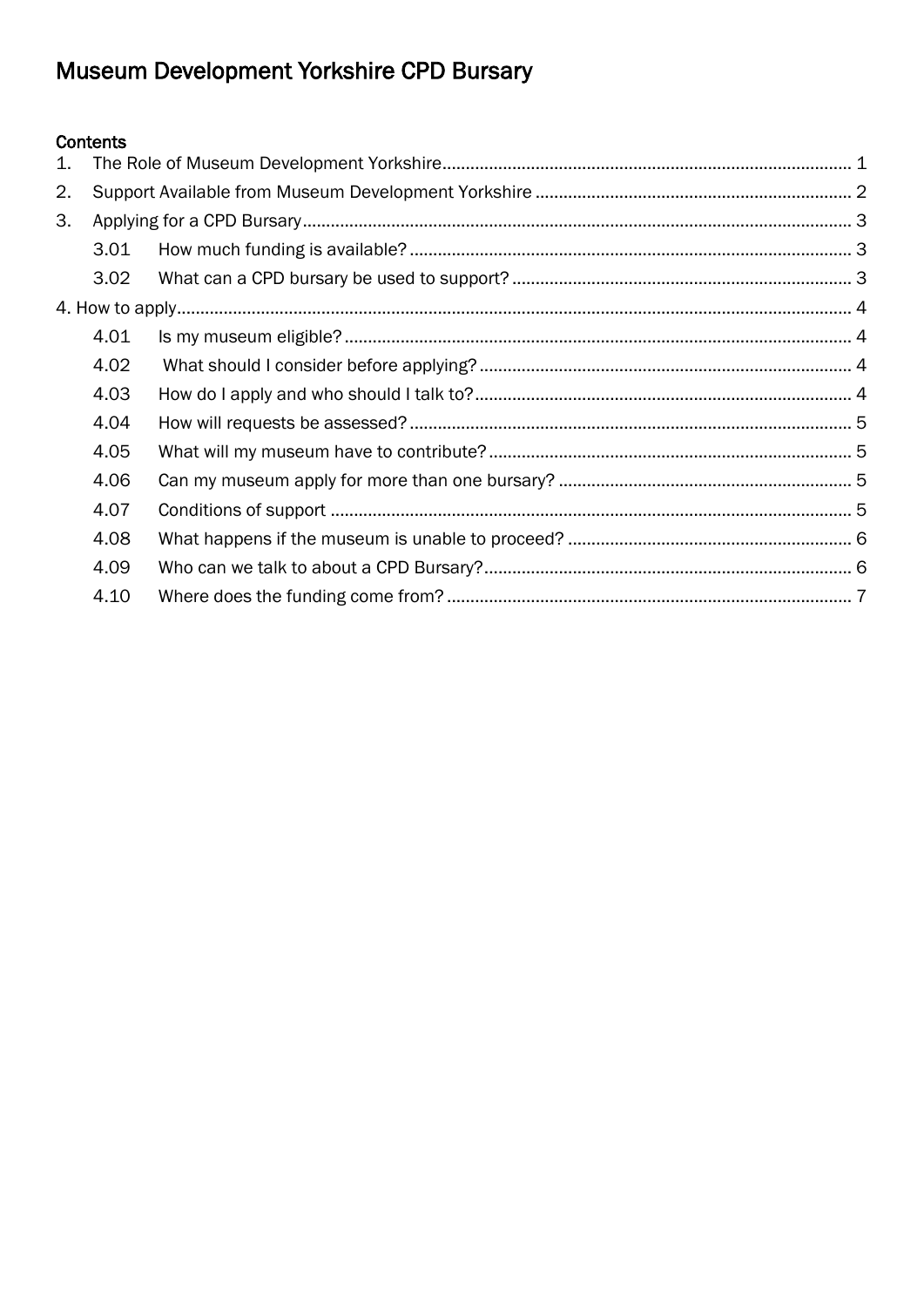## <span id="page-3-0"></span>1. The Role of Museum Development Yorkshire

Museum Development Yorkshire is funded by Arts Council England to support museums across Yorkshire and the Humber and is part of York Museums Trust.

We recognise the range of museums and audiences in the Yorkshire & Humber region, which is reflected in those institutions and the collections that they hold. Our role is to help museums to fully understand the complexity of operating successfully in the 21<sup>st</sup> century, and to assist them by building on good practice to release the potential of their collections, people and sites. We will guide museums on their development journey by enabling them to benchmark themselves, understand changes in audience, sector and stakeholder expectations, and identify the steps needed to realise their ambitions.

Our aim is to build capacity across the region and foster an environment in which best practice is developed, shared, and used to inspire others to deliver their own growth. We match museums with expertise and nurture their capacity to experiment and develop strong museum networks.

Museum Development Yorkshire is renewing its focus on the importance of museums being inclusive, diverse and accessible to everybody, in order to deliver on its stated purposes. We will be a visible advocate of equality, diversity and inclusion for all museums in Yorkshire and the Humber. Our museums will become confident in their equality, diversity and inclusion aims and will be able to articulate their development needs and progress in this area. We will create a strong and growing body of best practice in the region, with museums being able to evidence the changes being made through audience engagement, and in the positive benefits experienced throughout their organisation from best practice in equality, diversity and inclusion.

- MDY will prioritise work with Accredited museums.
- MDY will provide Accreditation advice to all organisations that are eligible to apply for Accreditation.
- MDY will work with National Portfolio Organisations and DCMS sponsored National Museums by providing Accreditation advice and supporting project development and delivery, but they are not eligible for one-to-one support, MDY Small Grants or bursaries.
- MDY will support, but not prioritise, work with museums that are recognised by Arts Council England as 'Working Towards Accreditation'1.

<sup>1</sup> Every museum that receives 'Working Towards Accreditation' will be offered a kit of essential resources and induction support on key areas of Accreditation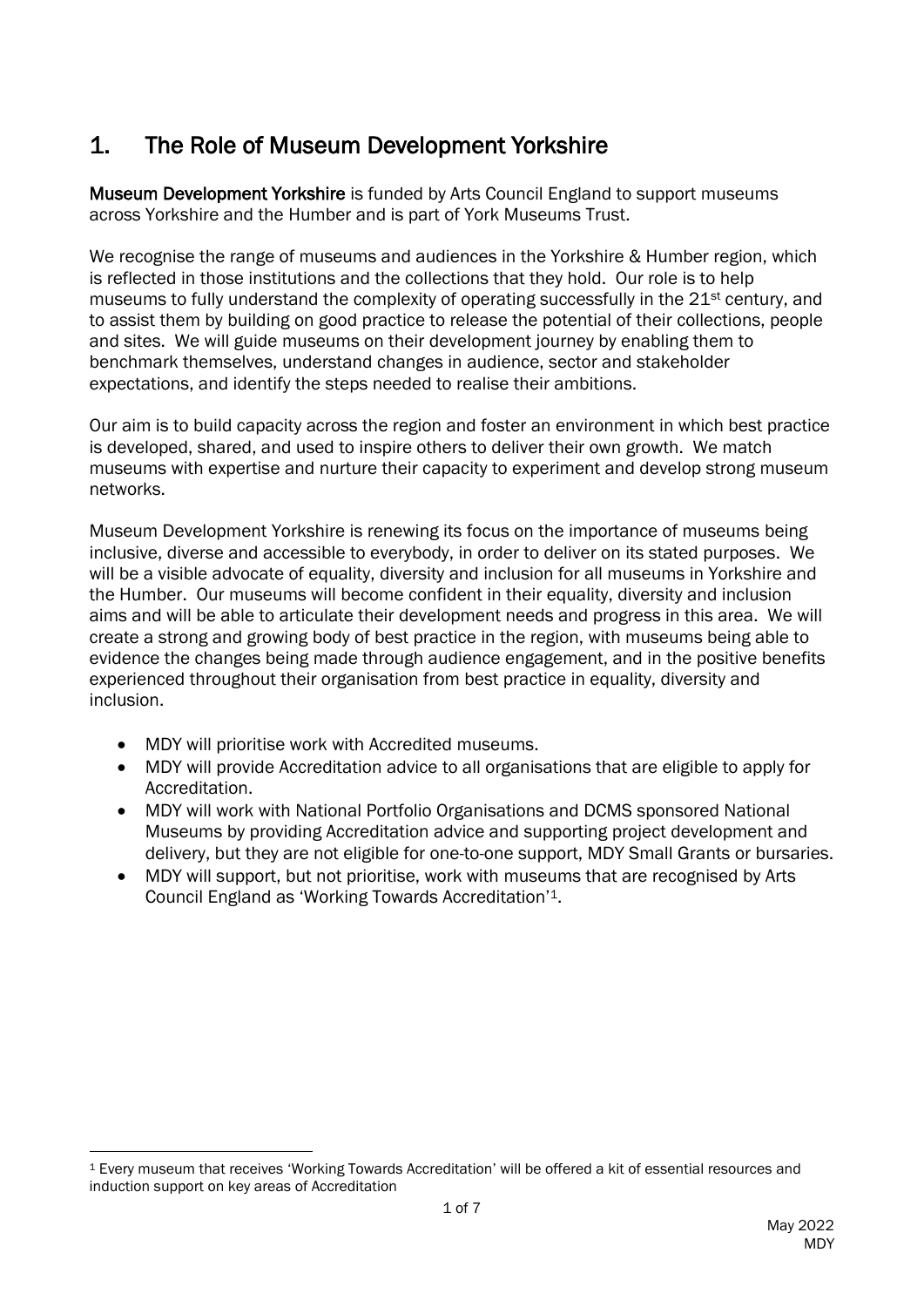## <span id="page-4-0"></span>2. Support Available from Museum Development Yorkshire

As an ACE funded programme, our work is divided into six areas:

- Relationship Management with Museums
	- Such as website, newsletter, Elevenses, forum meetings
- Supporting Development Needs
	- One-to-One Mentoring, Coaching and Consultancy
	- Workforce Development Events
	- Small Grants
- Learning Cohorts
	- Blended programme of organisation focused CPD with mentoring, coaching and consultancy
- Special and Group Projects
	- Such as the Northern Volunteer Pass, Insight and Impact and Digital Skills for Heritage projects
- Embedding ACE Investment Principles into the work of MDY
- MDY Development

Our work is designed to support museums in embedding Arts Council England's 'Investment Principles' into their work so that they can better deliver the Outcomes reflected in 'Let's Create':

- Ambition and Quality
	- o Understanding Perceptions
	- o Progression
	- o Measuring Performance
- Dynamism
	- o Business Model Innovation
	- o People and Skills
	- o Using Technology and Information
- Environmental Responsibility
	- o Understanding Data
	- o Plan, action and change
	- o Influence, educate and advocate
- Inclusivity and Relevance
	- o Communities
	- o Workforce, leadership and governance
	- o Creative Case for Diversity

For more information about what the Investment Principles mean for your museum, please read the resources available from [https://www.artscouncil.org.uk/lets-create/investment](https://www.artscouncil.org.uk/lets-create/investment-principles-resource-hub)[principles-resource-hub](https://www.artscouncil.org.uk/lets-create/investment-principles-resource-hub)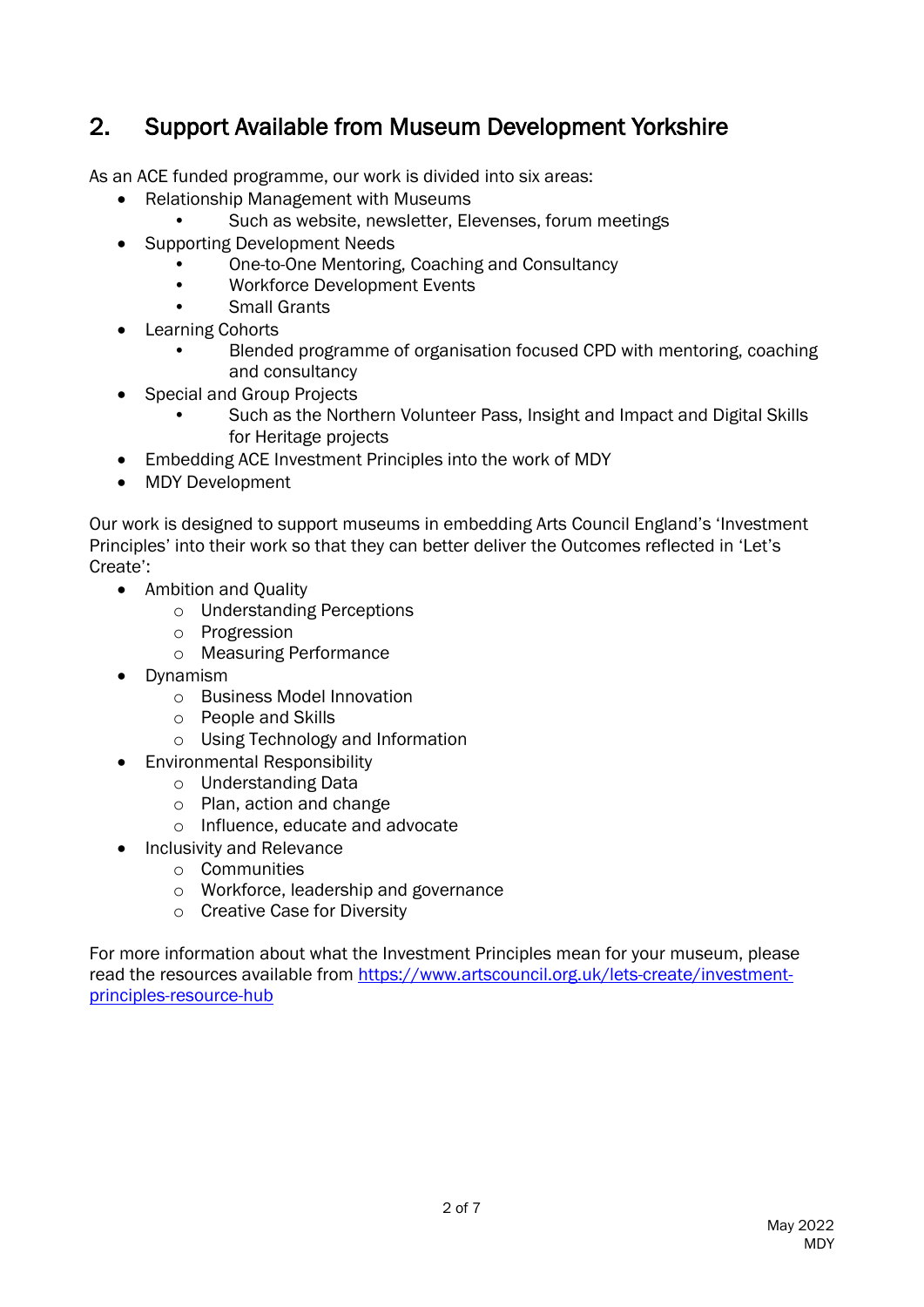## <span id="page-5-0"></span>3. Applying for a CPD Bursary

#### <span id="page-5-1"></span>3.01 How much funding is available?

As part of our grant funding activity, we are offering Continuing Professional Development (CPD) bursaries for people employed by or volunteering in museums to undertake CPD opportunities that meet the needs of their museum. These are applied for separately to the normal MDY small grant scheme.

This bursary is intended to benefit the museum and not open to applications from individuals. If you are looking to support personal professional development, we recommend looking at funding streams from membership organisations like the [Museums Association](https://www.museumsassociation.org/funding/benevolent-fund/) or the Association of Independent [Museums.](https://aim-museums.co.uk/for-aim-members/grants/aim-training-grants/) For more substantial programmes of personal professional development, we recommend that individuals look at [Developing Your Creative Practice](https://www.artscouncil.org.uk/DYCP) from Arts Council England.

Bursaries of up to £1,000 are available to support museums in investing in the professional development of their workforce. MDY anticipates investing up to £3,000 in financial year 2022-23.

We believe that museums should invest in their workforce. For bursaries of £500 or above, we require museums to match a minimum of 20% of the bursary requested in cash, preferably from their own resources. For a bursary of £1,000, a museum would invest £250 towards a CPD opportunity costing £1,250. If a bursary is supporting the CPD of an employee, this must form part of their working hours and not be unpaid overtime. All applications for a bursary must be approved by the appropriate manager or decision making group within the museum.

#### <span id="page-5-2"></span>3.02 What can a CPD bursary be used to support?

A bursary can be used to develop knowledge, skills and behaviours of people employed by or volunteering in museums that reflect the needs of regional museums. MDY's focus is on developing organisations through investing in their workforce. We are keen to support packages of CPD activity as opposed to individual workshops. These do not have to be a formal course from a single provider and could be a series of linked activities identified by the applicant.

Bursary payment will be made upon completion of the CPD programme on an expenditure basis.

A CPD bursary can be used to cover the costs of:

- Taught or instructor led sessions lectures, workshops, courses, online learning and conferences
- Practical training shadowing, mentoring, industry visits
- Travel, accommodation and subsistence
	- o Standard fare public transport or £0.45/mile where cost is incurred
		- MDY expects that public transport be used wherever possible
	- o Accommodation at £120 per day
	- o Subsistence at £50 per diem
- Reasonable adaptation costs required by the individual for accessibility or care
- Reasonable costs associated with caring for dependents e.g. respite care, out-of-hours childcare or other dependent care

The bursary cannot be used to cover the cost of additional hours or overtime for employees engaged in CPD or any associated backfill.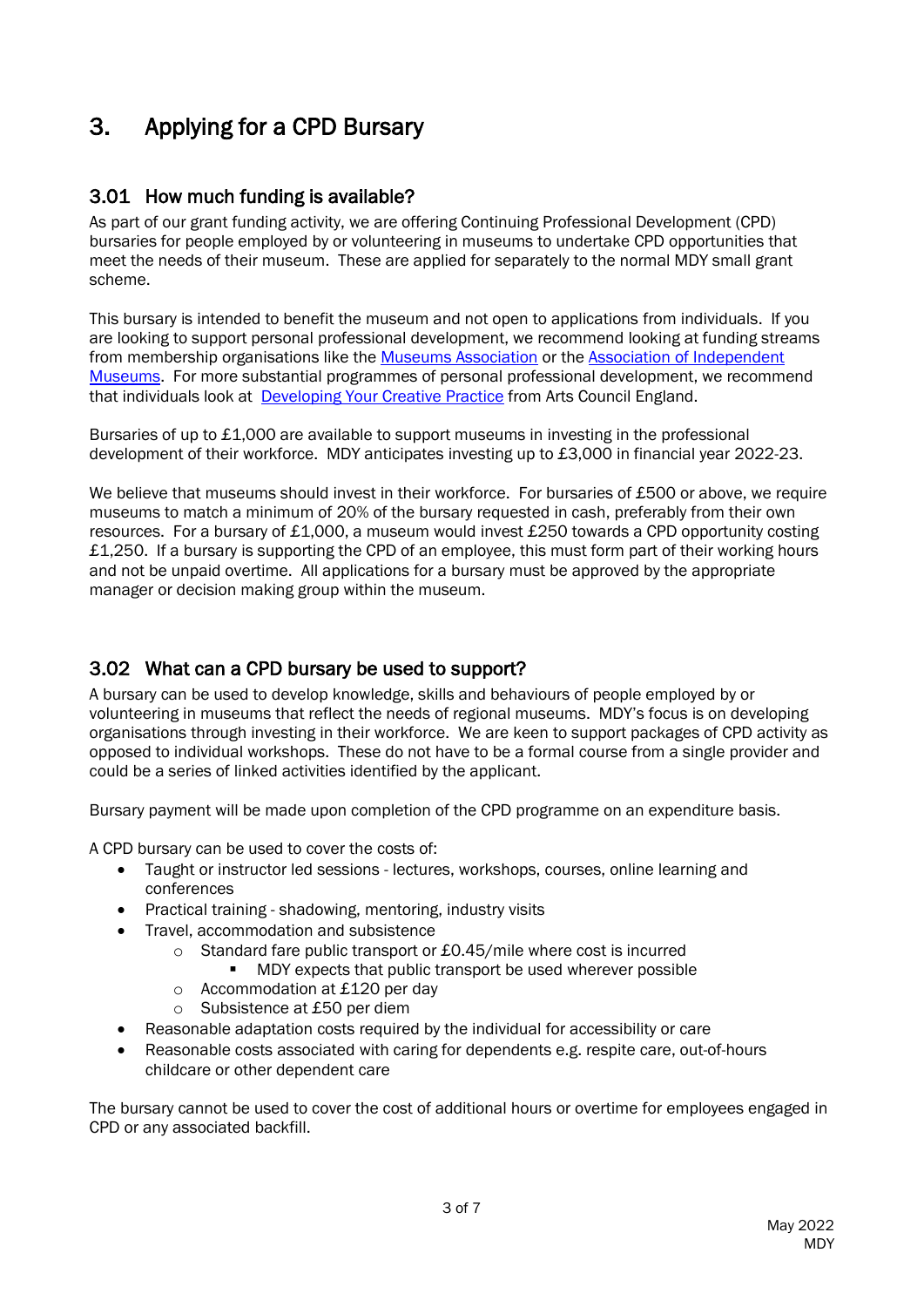## <span id="page-6-0"></span>4. How to apply

#### <span id="page-6-1"></span>4.01 Is my museum eligible?

The programme is open to all museums and heritage organisations however you may be charged for the one-to-one support unless your organisation fulfils all the following criteria:

It must be:

- In Yorkshire and the Humber
- Accredited with Arts Council England\*

It must not be:

- Funded by Arts Council England as a National Portfolio Organisation
- A National Museum (non-departmental public body sponsored by the Department for Digital, Culture, Media and Sport)

\*MDY will support, but not prioritise work with, museums that are recognised by Arts Council England as 'Working Towards Accreditation'.

#### <span id="page-6-2"></span>4.02 What should I consider before applying?

- Please discuss your planned application internally before applying as we are unlikely to provide a museum with more than one bursary per year
- Identify how the funding will help your museum embed ACE's Investment Principles
- Please review any documents (e.g., Forward or Business Plan, Accreditation Award letter or external review) and how the bursary addresses any recommendations.

#### <span id="page-6-3"></span>4.03 How do I apply and who should I talk to?

We would welcome a conversation with your museum before you apply. Please contact a Museum Development Officer.

#### Make your applications for a Museum Development Yorkshire CPD Bursary via

<https://online1.snapsurveys.com/ojz6x2>

You will be asked

- What the CPD opportunity is, including details of the course/opportunity you have identified
- Evidence of need and details on how it will improve the work of the museum
- How the CPD opportunity will help your museum embed ACE's Investment Principles
- Cost of training and amount of funding requested from MDY
- Timetable

If you are applying for a bursary and need support to complete the application form, please contact MDY. If you have additional needs we will talk with you and complete a draft of the application for you or another colleague to review.

#### Applications will be assessed on a rolling basis until 31<sup>st</sup> December 2022.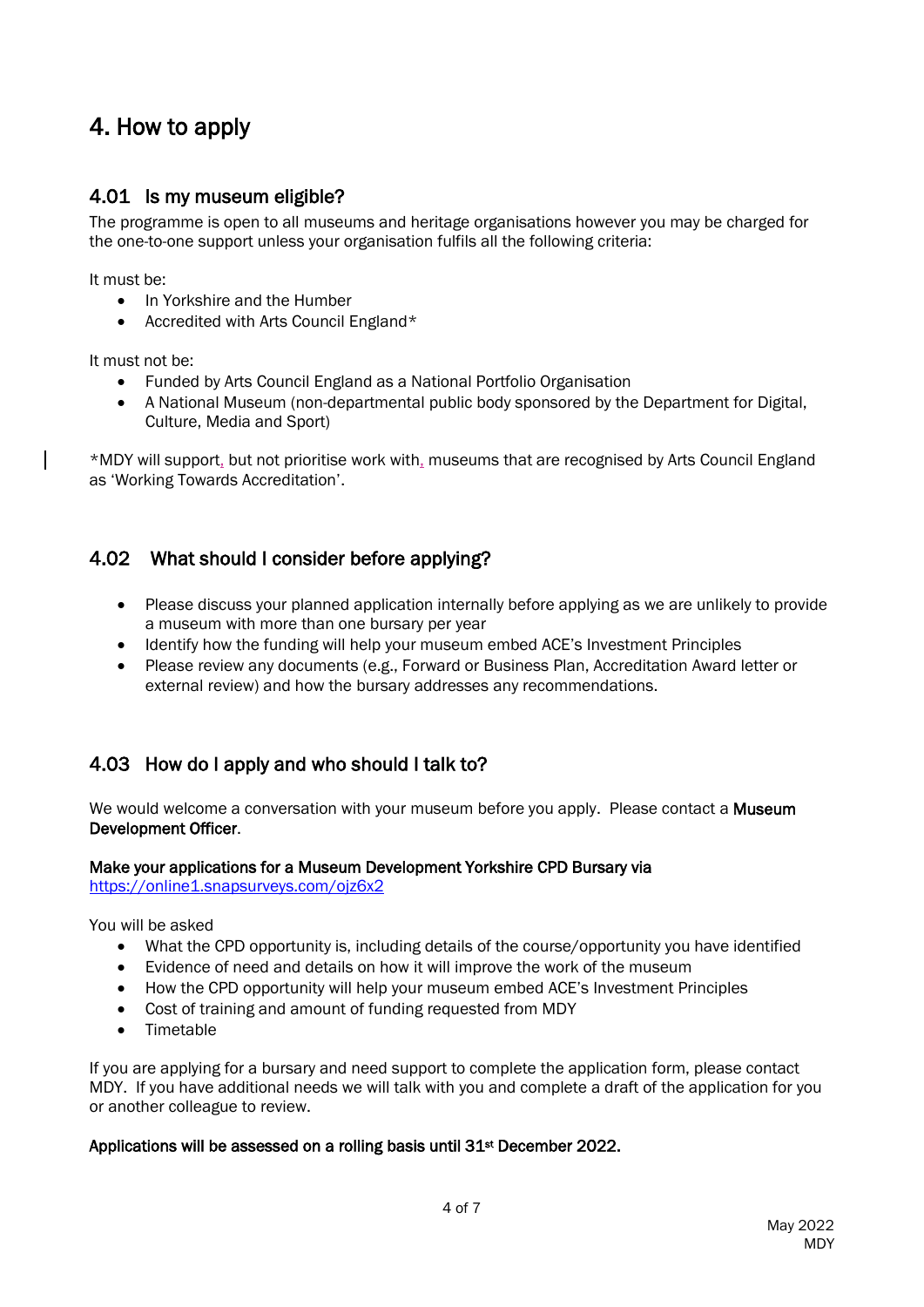#### <span id="page-7-0"></span>4.04 How will requests be assessed?

All applications will be assessed within one month by the Museum Development Yorkshire team.

Decisions will be made on an assessment of need and viability.

On some occasions we may, in discussion with you, identify different or additional types of support as appropriate.

As part of the assessment process, we will contact you to make sure that your museum receives the right type of support at the most appropriate time.

#### <span id="page-7-1"></span>4.05 What will my museum have to contribute?

For bursaries of £500 or more we require museums to match a minimum of 20% of the bursary requested in cash, preferably from their own resources.

The CPD bursary will be paid to the museum upon completion of a claim form and evaluation. We would also expect the employee or volunteer to prepare a short case-study using an MDY template that could be presented at a forum meeting, Elevenses session or shared on our website.

#### <span id="page-7-2"></span>4.06 Can my museum apply for more than one bursary?

Museums can make as many applications as they wish. It is unlikely that any museum (organisation) will receive more than one bursary per financial year.

#### <span id="page-7-3"></span>4.07 Conditions of support

Museum Development Yorkshire operates using government funds from Arts Council England. We place conditions on our investment so that we can demonstrate the value of our work and evidence the impact of your museum to our funders and stakeholders.

Each formal offer of support will require your museum to contract with Museum Development Yorkshire, agreeing the conditions of the award. You will be asked to:

- Demonstrate accountability for public funds: Monitor project progress and undertake an evaluation of the impact of our investment and extent to which the project has achieved its aims
- Celebrate success: Promote your activity and support Museum Development Yorkshire in making stakeholders aware of the benefits of museums delivering better services in more sustainable ways.
- Your museum will be required to acknowledge the support of **Museum Development Yorkshire** for your site or project. Acknowledgement could take the form of:
	- o Inclusion of Museum Development Yorkshire with other funders and supporters
	- o Inclusion of Museum Development Yorkshire in internal and external publicity and reports as appropriate
	- o Reference to Museum Development Yorkshire on website, digital materials and social media feeds as appropriate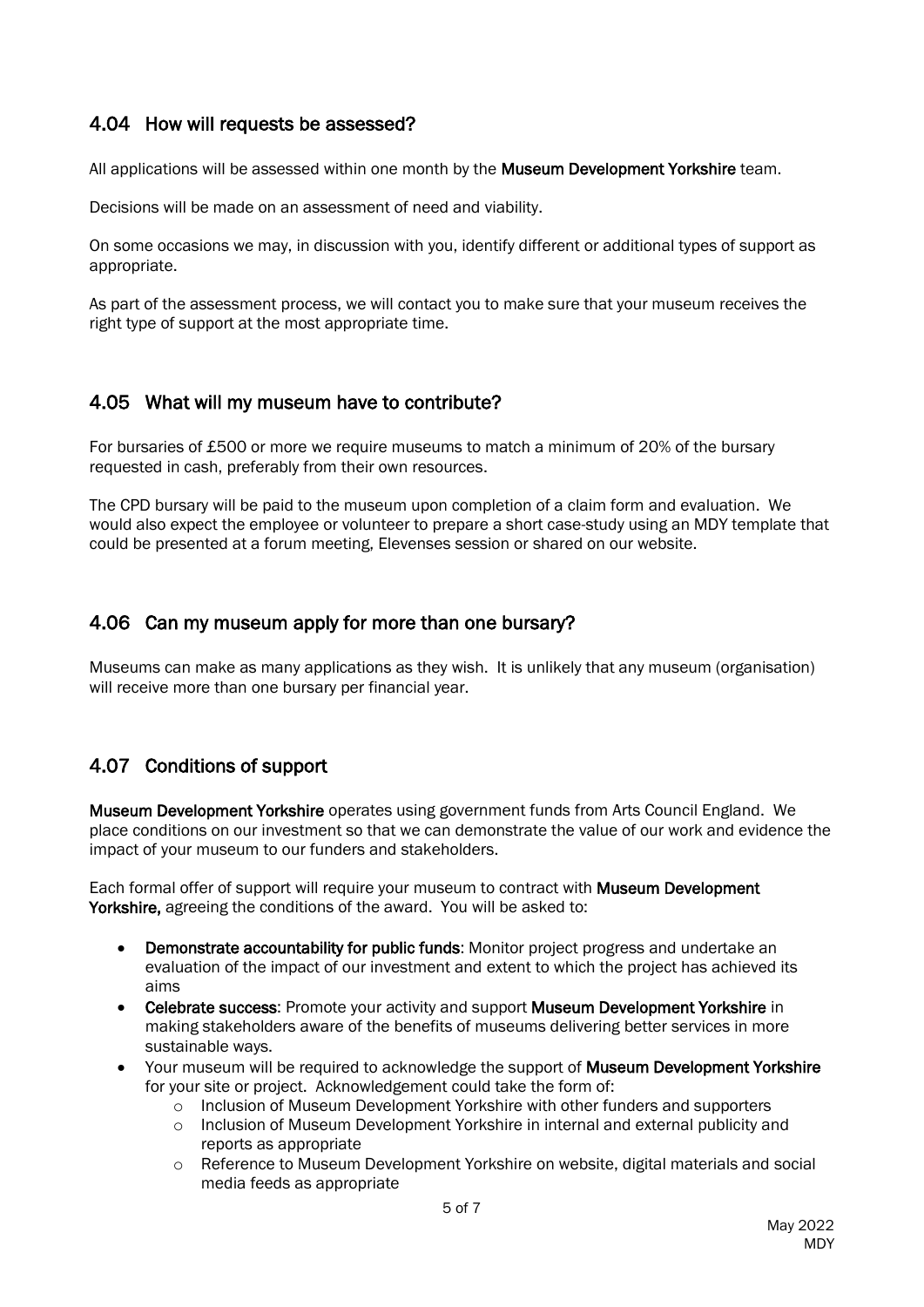- $\circ$  A pdf, jpeg or eps file of the Museum Development Yorkshire and ACE logos is available via email
- Sharing learning: Share what your museum has done and learned across the Yorkshire region so that others can benefit from the investment. We will expect you if asked to host placements, provide case-studies and content at regional meetings.
- Share benchmarking data: Your museum must provide Museum Development Yorkshire with information as part of the *MDN Annual Survey of Museums*. Your information will be anonymised and used to create benchmark performance information for the sector in the region.
- Embed change: Your museum is expected to demonstrate how you have used this investment to address specific challenges or opportunities and move forward. The programme's focus is on developing museums so that they continue to evolve and deliver more effective and efficient services for their audiences.

Our advice and support are provided on a confidential basis and we work within Code of Conduct and Practice of the Chartered Management Institute. We share programme information with Arts Council England. You need to be aware that client confidentiality does not override our legal responsibilities and we will challenge, and report conduct or behaviour which we suspect to be unlawful or unethical.

Failure to comply with our conditions of award outlined above may result in the termination of support and the reallocation of resources to another museum. Any such actions will be used to inform future investment priorities.

#### <span id="page-8-0"></span>4.08 What happens if the museum is unable to proceed?

If your museum is unable to take up the award, please let us know as soon as possible so that we can re-allocate resources to another museum.

If the proposed attendee is unable to complete the CPD opportunity, we would expect another employee or volunteer to attend in their place. Only in exceptional circumstances would a bursary be paid to a museum to cover the costs of non-attendance.

#### <span id="page-8-1"></span>4.09 Who can we talk to about a CPD Bursary?

We encourage all museums to contact our Museum Development Officers before making an application:

#### Museum Development Yorkshire Intern

Victoria Smith 0751 3123043 MDYOffice@ymt.org.uk @MusDevYorks

Alan Bentley 0759 5609782 alan.bentley@ymt.org.uk

#### Joanne Bartholomew

07730 642919 joanne.bartholomew@ymt.org.uk